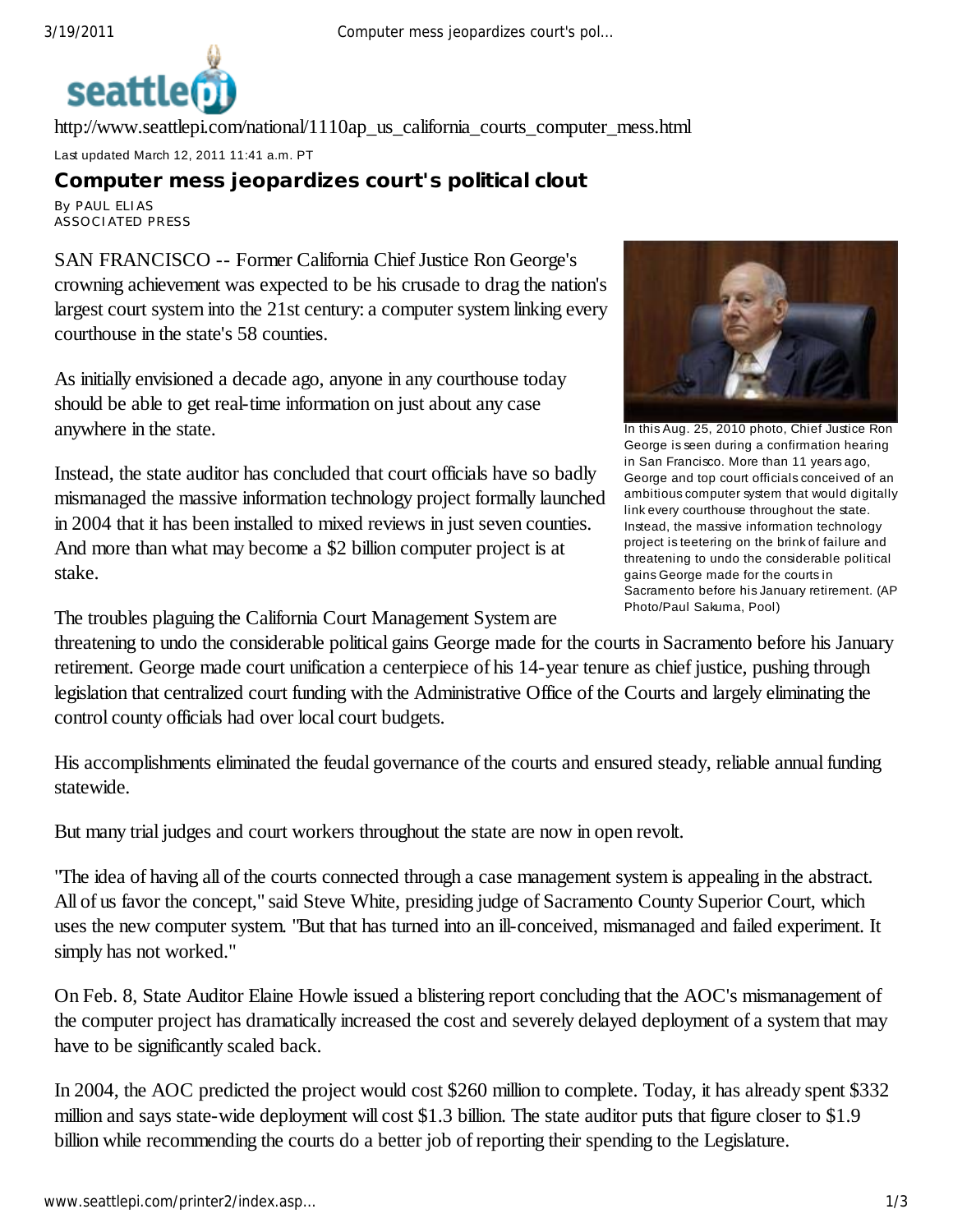## 3/19/2011 Computer mess jeopardizes court's pol…

Administrative Office leaders insist the rising costs have always been anticipated because of the project was intentionally designed and expected to accept add-ons during development.

But a growing number of critics inside and outside the state's court system allege the AOC surpassed its mandate and amassed near-total authority over every courthouse. They point to the troubled computer system as Exhibit A, complaining that AOC leaders continue to pay for a failing project, while ordering court workers furloughed and courts closed during business hours to save money.

Sacramento County's White is also head of the Alliance of California Judges, a breakaway organization of jurists dissatisfied with the AOC generally and the computer project specifically. The group has called for halting the project.

White said the alliance has signed up more than 400 of the state's 1,600 judges since its 2009 creation, which he said is a sign of growing discontent with the courts' centralized management. Influential outsiders are also starting to take notice.

Assembly members Ricardo Lara, D-Bell Gardens, and Bonnie Lowenthal, D-Long Beach, sent new Chief Justice Tani Cantil-Sakauye a letter on Feb. 24 demanding the dismissal of AOC chief Bill Vickrey.

In their letter to the chief justice, the lawmakers said the AOC led by Vickrey ignored a Legislative Analyst warning in 2004 about a lack of planning and oversight of the project.

"Mr. Vickrey's bewildering dismissal of sound advice has resulted in the kind of debacle that, in any other setting, already would have resulted in termination," the letter stated. The lawmakers also question whether to clip the courts contracting authority.

Cantil-Sakauye, who was sworn in Jan. 3, said last month that she stands by Vickrey and the computer project and criticized the lawmakers' letter.

"I consider this letter a serious attempt to interfere with judicial branch governance and my ability to evaluate the AOC management team," the new chief justice said. "Moreover, this letter is a profound diversion from the difficult issues that our branch is trying to resolve."

The chief justice said the court will adopt the auditor's recommendations, including better oversight of the project and soliciting the input of trial court judges.

"I'm aware and I thank the bureau of state audits for its intensive historical review of CCMS and I take its report and its findings seriously," Cantil-Sakauye said at a Feb. 25 meeting discussing the project.

The AOC directed inquiries about the system and the audit to Appellate Court Justice Terence Bruiniers, who chairs a committee overseeing the project and serves as the court's primary spokesman on the issue.

Bruiniers concedes mistakes were made, especially in failing to provide realistic cost expectations at the outset, and that a review of whether the courts paid a fair price for the system should be required upon completion.

"There is no question that inside and outside the judicial branch this has been damaging and it has damaged our credibility with the Legislature," Bruiniers said.